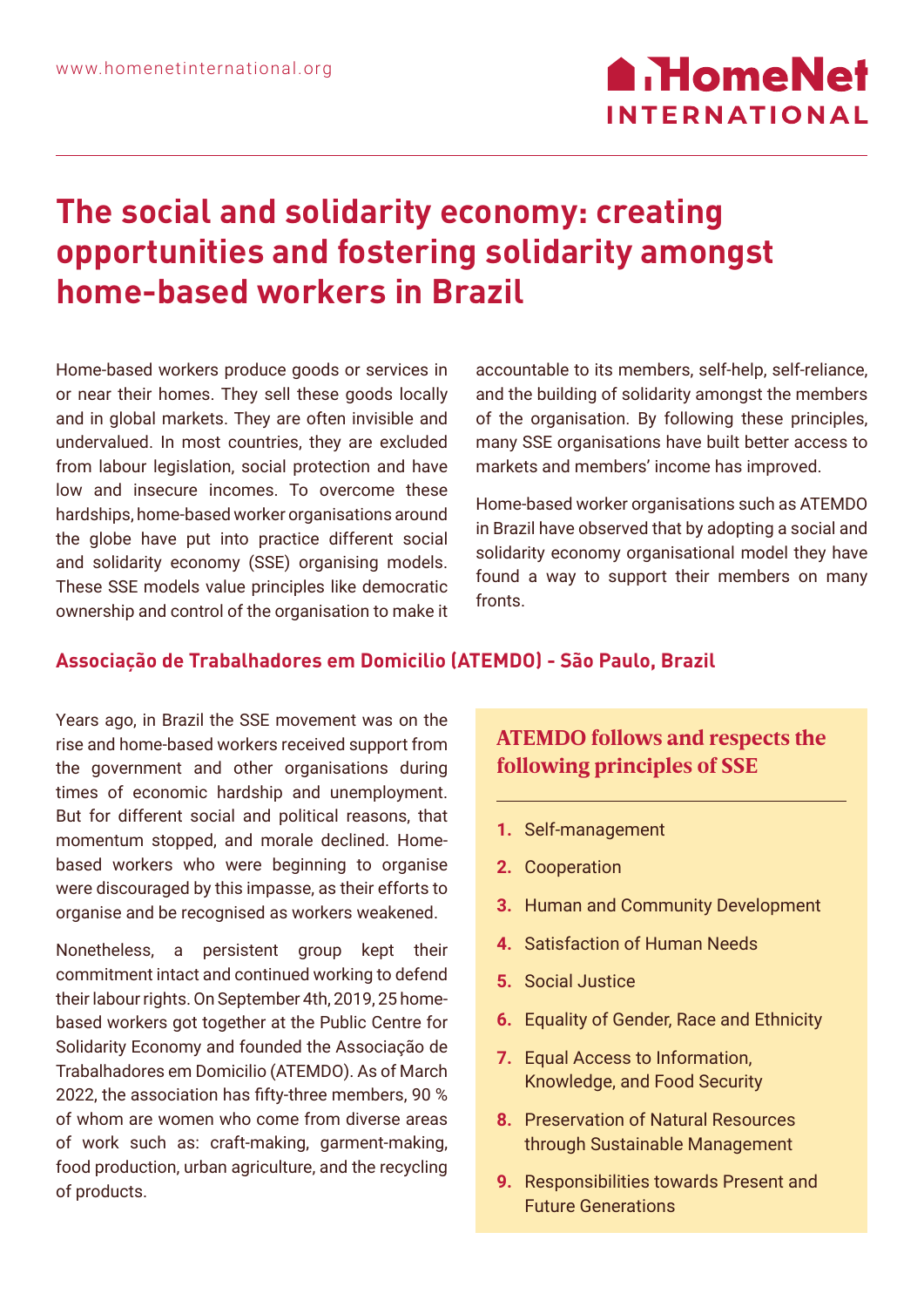ATEMDO is a membership-based organisation that focuses on collaborative work and follows SSE principles. Its mission is to:

- **•** fight for quality of life,
- **•** guarantee social equality through non-partisan political dialogue
- **•** highlight the right to social justice and quality public policies and
- **•** expand worker's knowledge of their rights through representation, training, workshops, mapping and partnerships.

The organisation assists its members by sharing information, exposing its members to new market opportunities, providing capacity-building training, developing fundraising activities, and by raising awareness of their challenges and demands amongst key stakeholders such as policymakers, potential employers, and the public.

### **Structure and Workplace Democracy**

ATEMDO seeks to bring together individuals or already formed networks of home-based workers. The main criteria for being a part of the organisation is that each member or group makes their own products or provides their own services. Their members are asked to collaborate financially with the organisation, but no specific amount is specified.

From day one, ATEMDO established a democratic structure. All its directive board: a president, vice president, secretary, treasurer, and board members are elected democratically. After the election of

### **Accessing Markets Collaboratively**

In 2021, ATEMDO implemented an agreement with a local shopping centre to take advantage of an idle space and held a fair for ten days to exhibit their members' products. After conversations with the shopping centre's administration, a period of thirty additional days was granted to continue the exhibition. Thereafter, the mall's administration contacted the association to offer them a space to place a store where they could provide visibility to their members' products and grow their membership.

According to Edileuza Guimarães, president of ATEMDO, the results have been promising, and now they are working towards developing a similar opportunity with another shopping centre. Their aim is to continue with development opportunities, such the first board, members raised funds through contributions to cover its registration process. Members and directors meet every two months in ordinary assemblies. If there is an urgent issue, an extraordinary assembly is convened. In this way, all decisions go through the assembly, where they are discussed among members, and proposals are submitted to voting.

The rest of the ATEMDO team is made up of volunteers committed to the cause, such as their web designer, accountant, and graphic designer.

as this collaborative space that they have been able to secure for the short term.

Guimarães added that "when we talk about the solidarity economy we talk about the economy of the excluded." She emphasised the effort needed to face those challenges related to prejudices or misconceptions about home-based work. "It is important to educate the customer, we need to share what the solidarity economy is, create awareness, and show them that the true value of our products lies behind the story of the person who has created them and for whom this is his or her only source of income. We must also emphasise that our products are not made on a large-scale basis, but rather that they are unique, one of a kind."